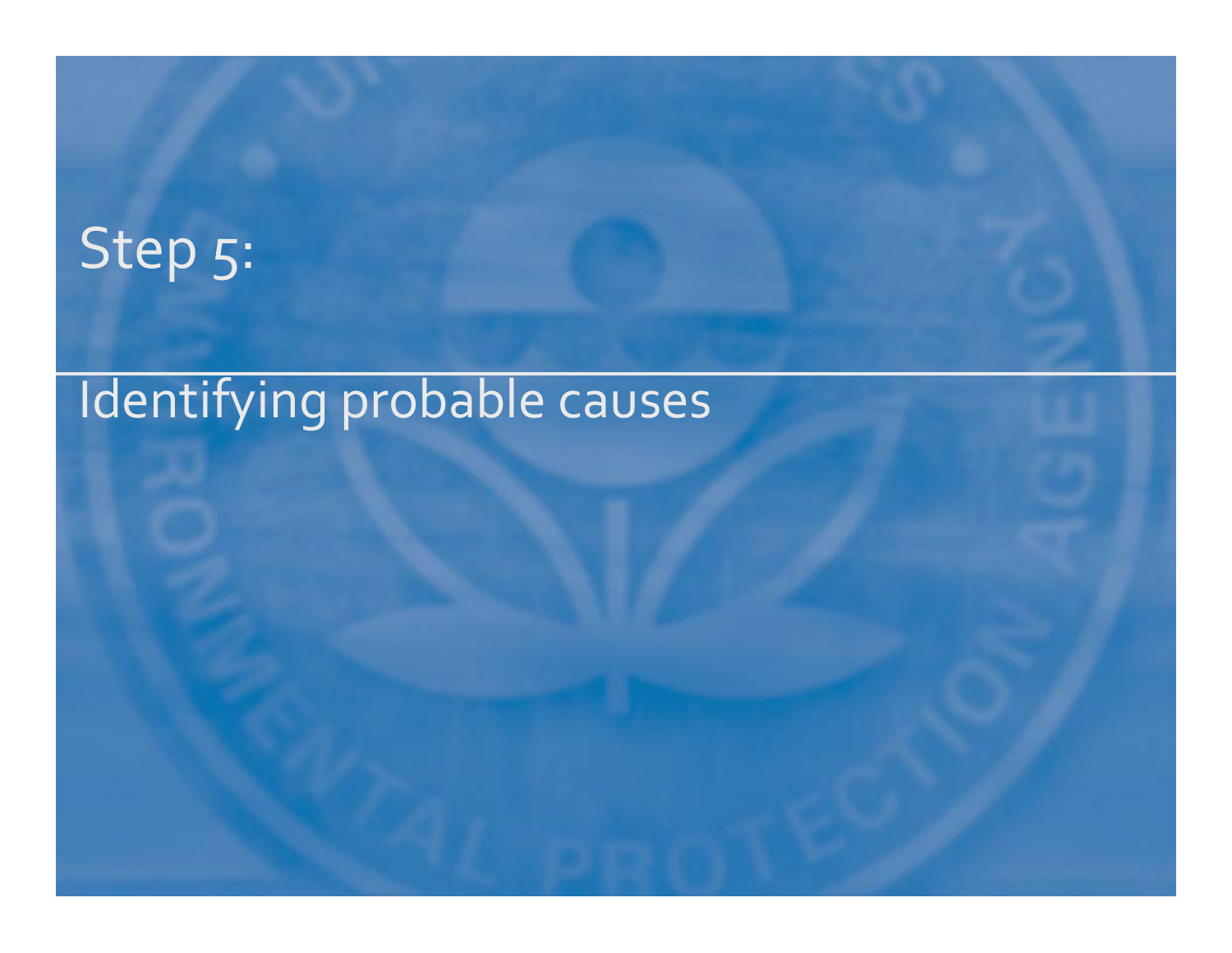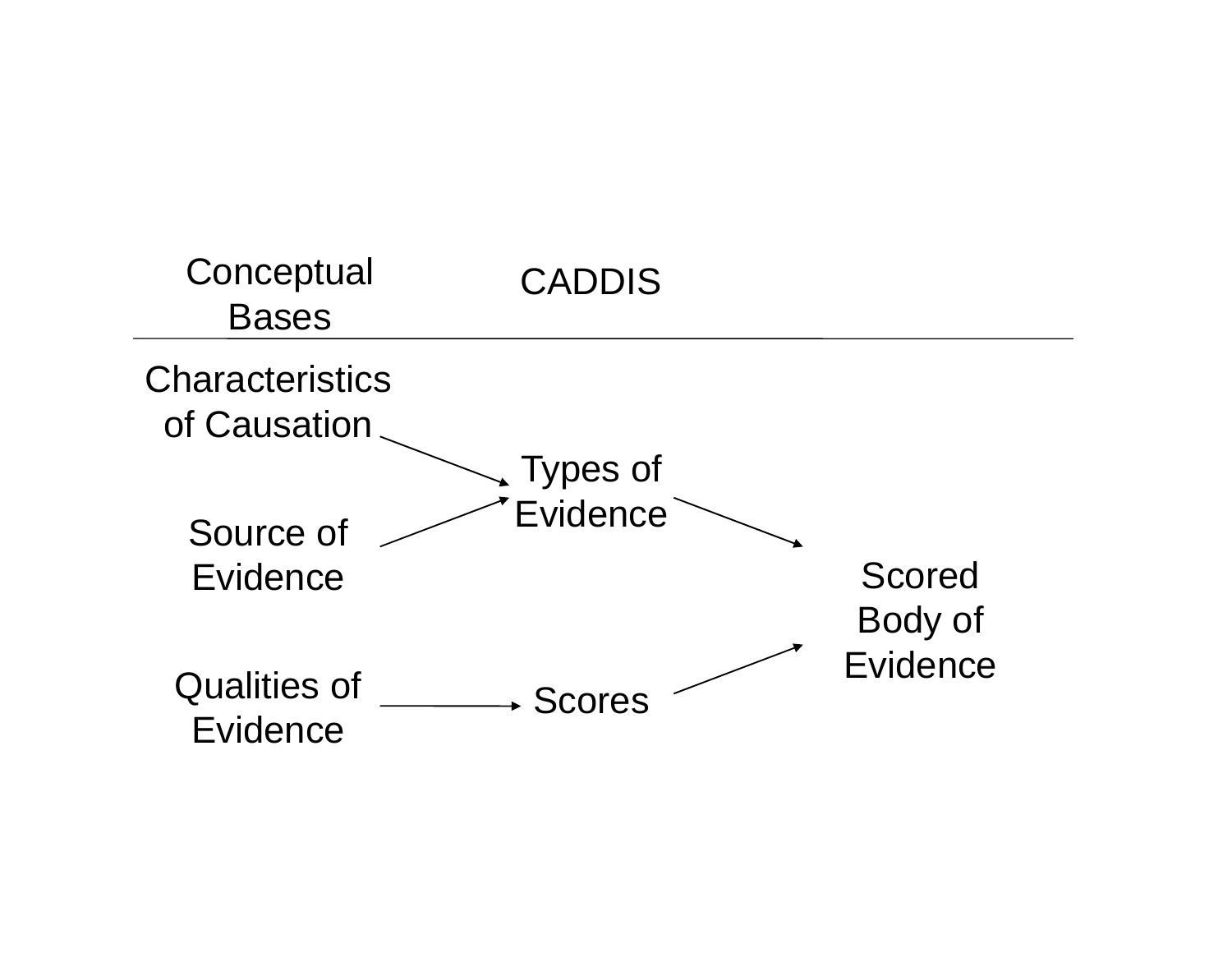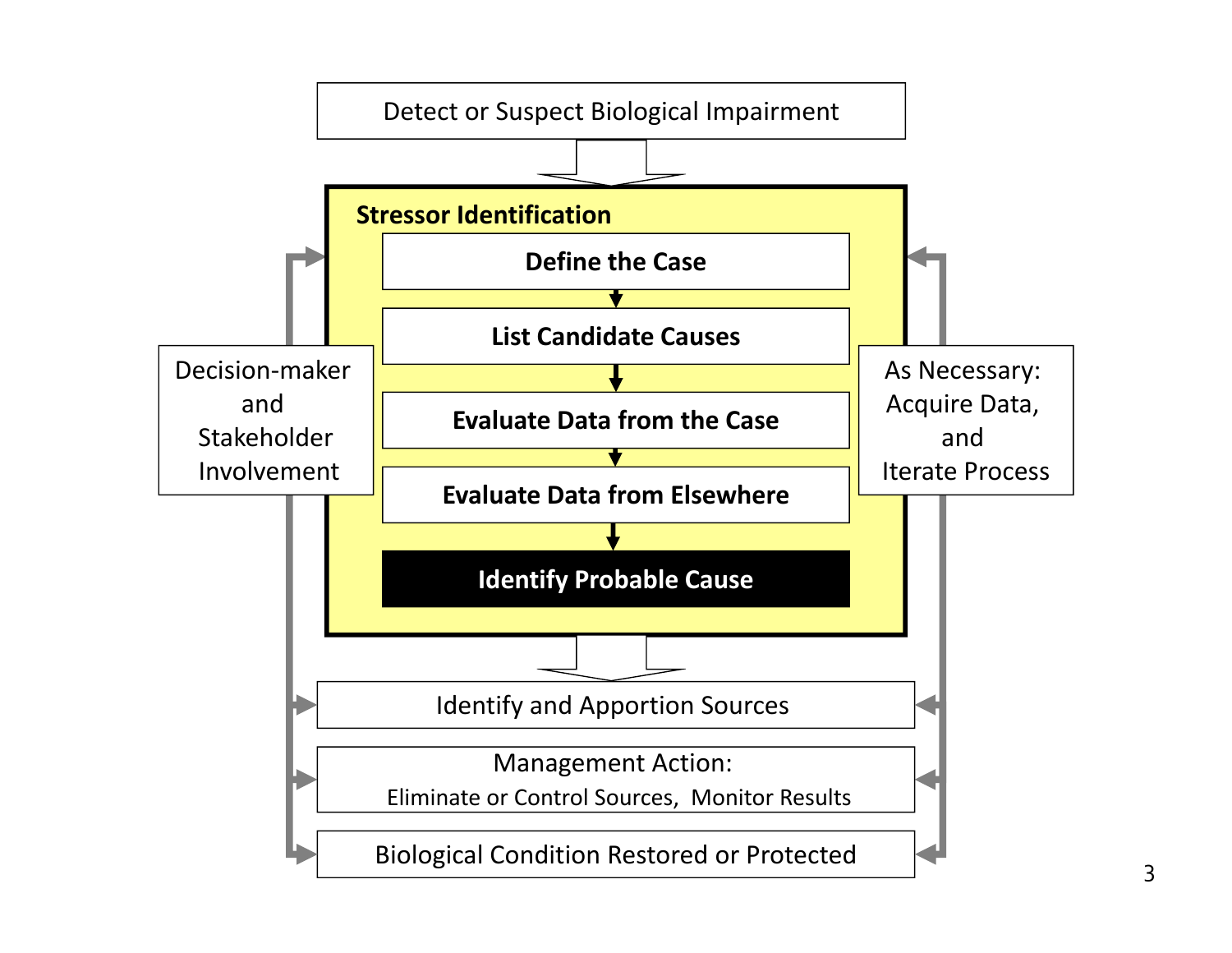### Quality of the Body of the Evidence

- **Credibility**—The body or evidence is based on relevant and high quality information.
- **Strength**—The body of evidence includes pieces of evidence that are logically compelling or that present quantitatively strong relationships
- **Diversity**—Many sources of evidence and characteristics of causation are represented in the body of evidence.
- **Coherence**—The body of evidence is internally consistent, consistent with scientific knowledge and theory, and logically explains the facts in the case.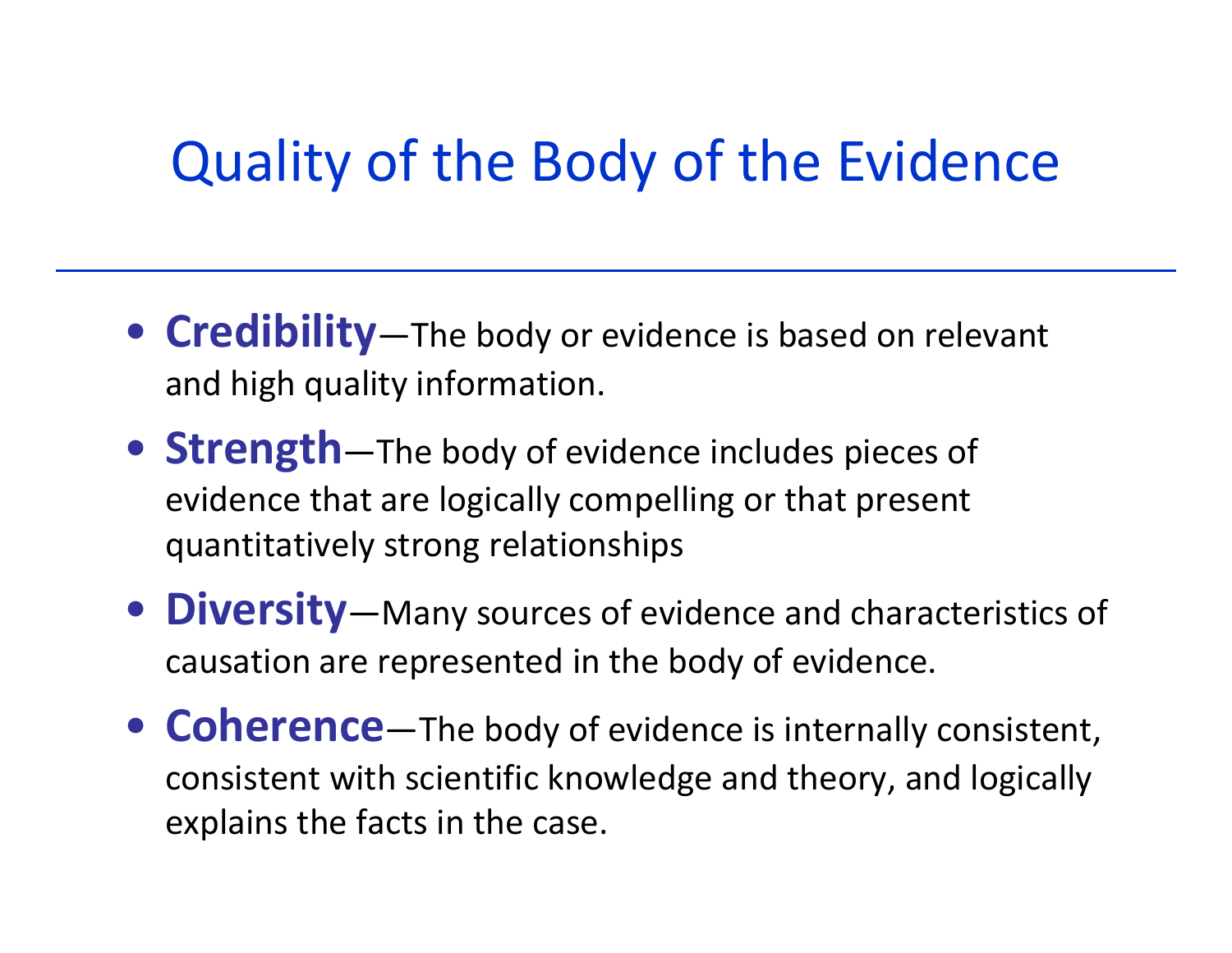Weighing the evidence for each candidate cause

- Consider the source of information
- •Evaluate the quality of the body of evidence
- •• Summarize the compelling evidence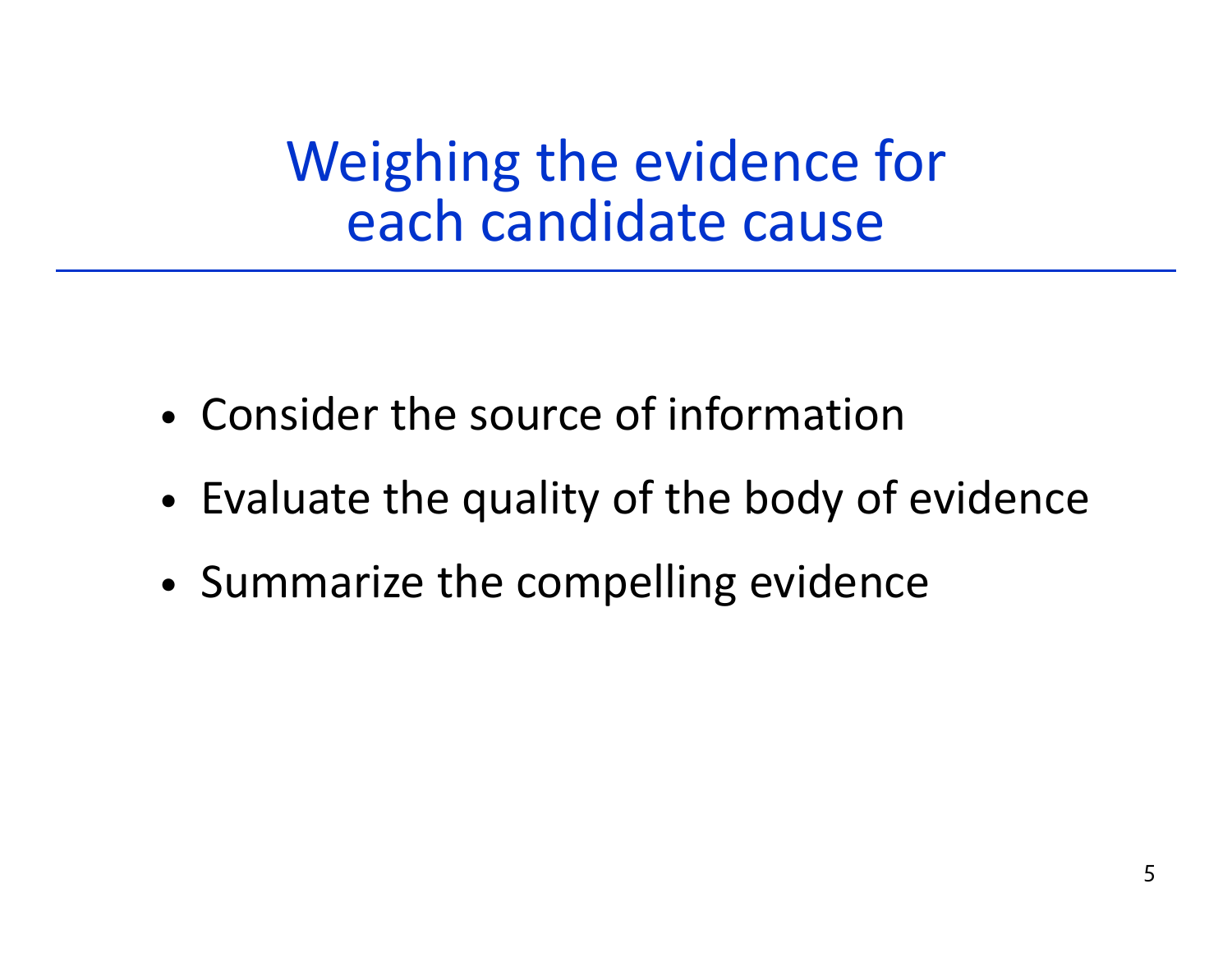# Evaluate quantity & quality of evidence

- •Quality & quantity of data influence scores
- Now evaluate overall quality of evidence
- • Lots of consistent evidence reduces quality concerns for any 1 type of evidence
- •Poor quality data may be discounted
- • Consider study designs, methods, relevance, variability, & other QA issues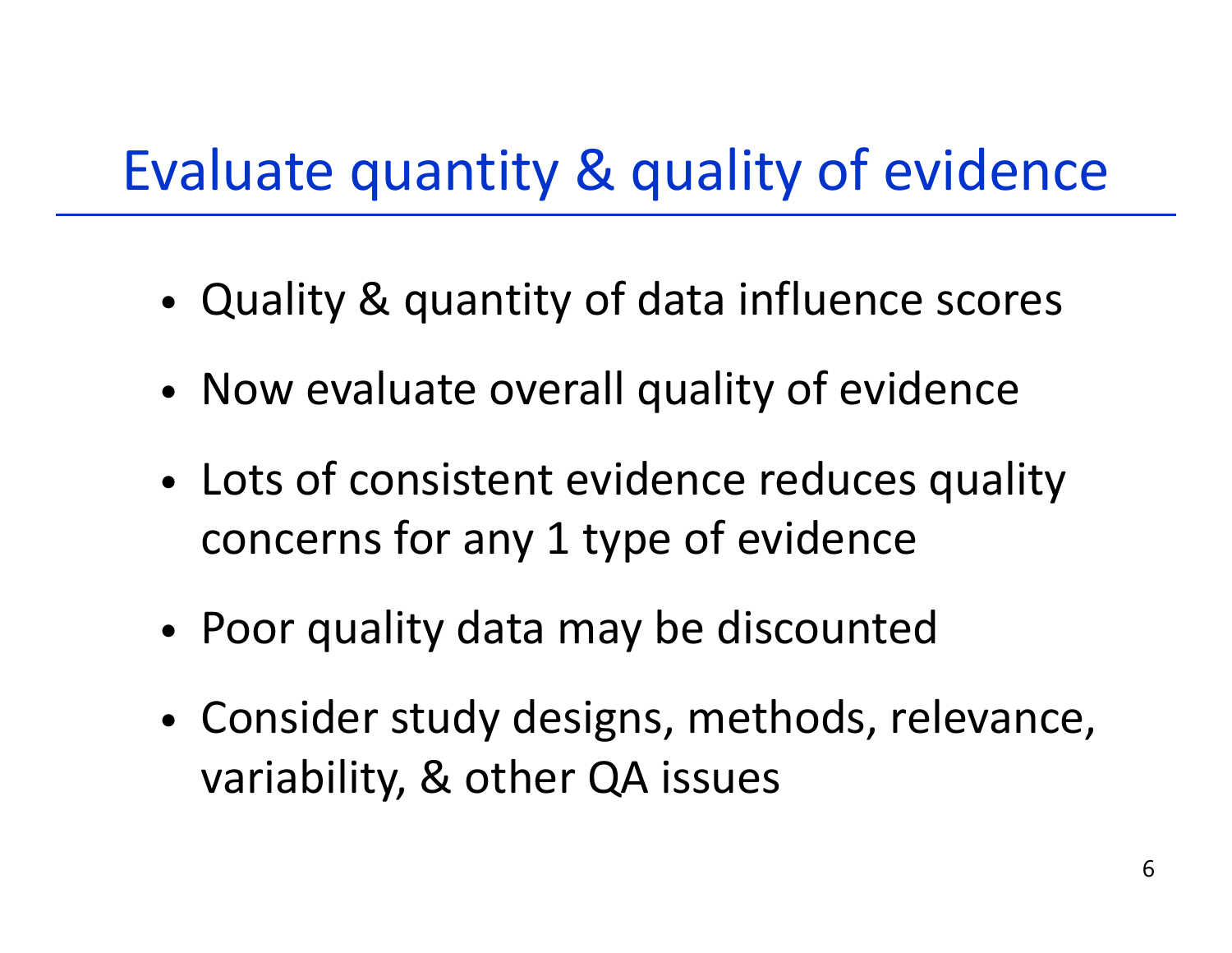# Evaluate consistency & credibility

- •Prepare summary table of scores
- Do **not** add up scores!
- •Evaluate consistency of evidence
- Look for compelling evidence
- •• If evidence is inconsistent, consider mechanistic explanations
	- e.g., lab data not consistent with field conditions due to differing bioavailability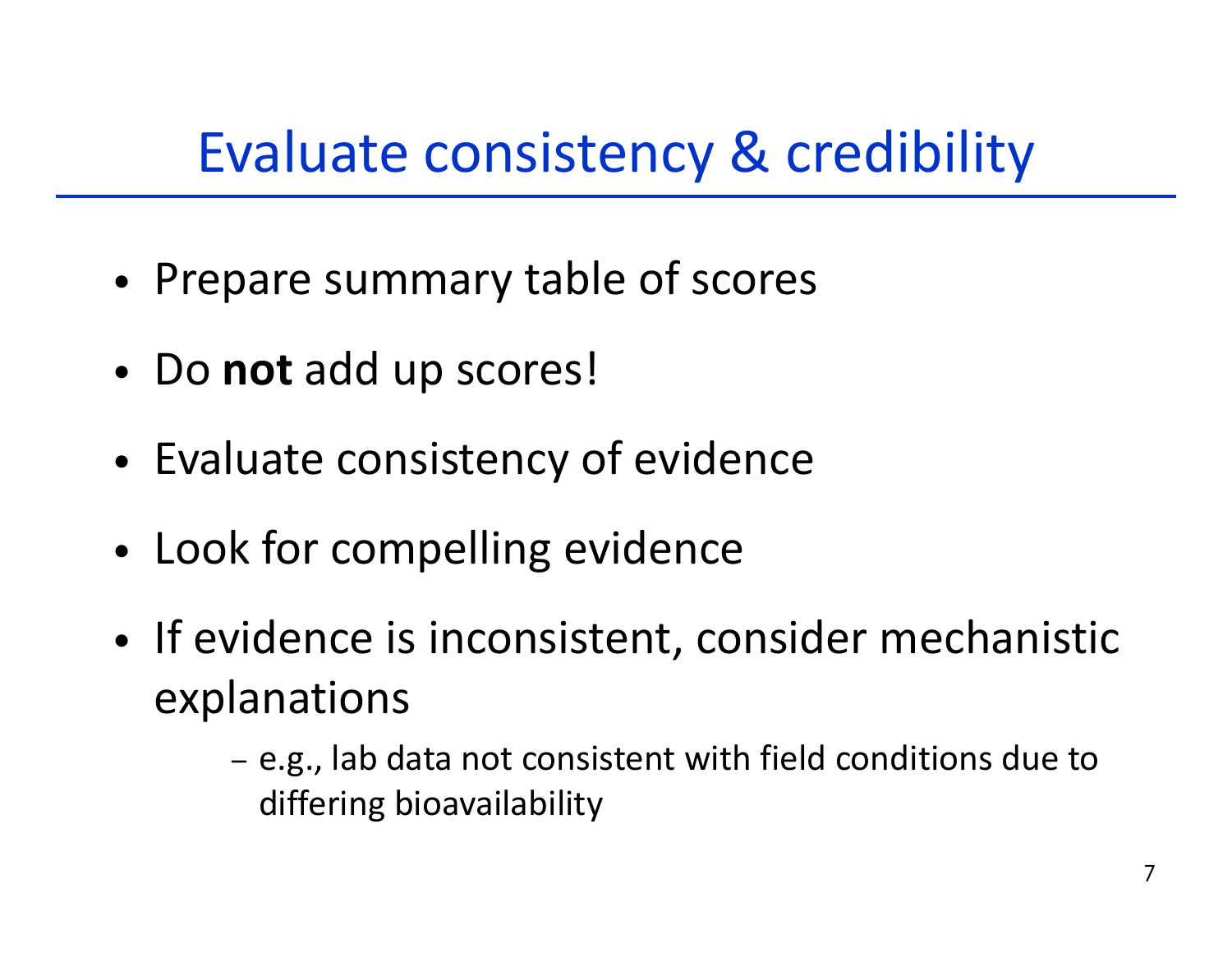# Summarize compelling evidence

- Make an overall evaluation of strength of evidence for each candidate cause
	- – what evidence compels belief that candidate cause induced effect?
	- –- what evidence strongly casts doubt?
- •• Consider the principle characteristics of causal relationships
	- –- these are what you're trying to show<br>- they summarize the 15 tynes of evide
	- they summarize the 15 types of evidence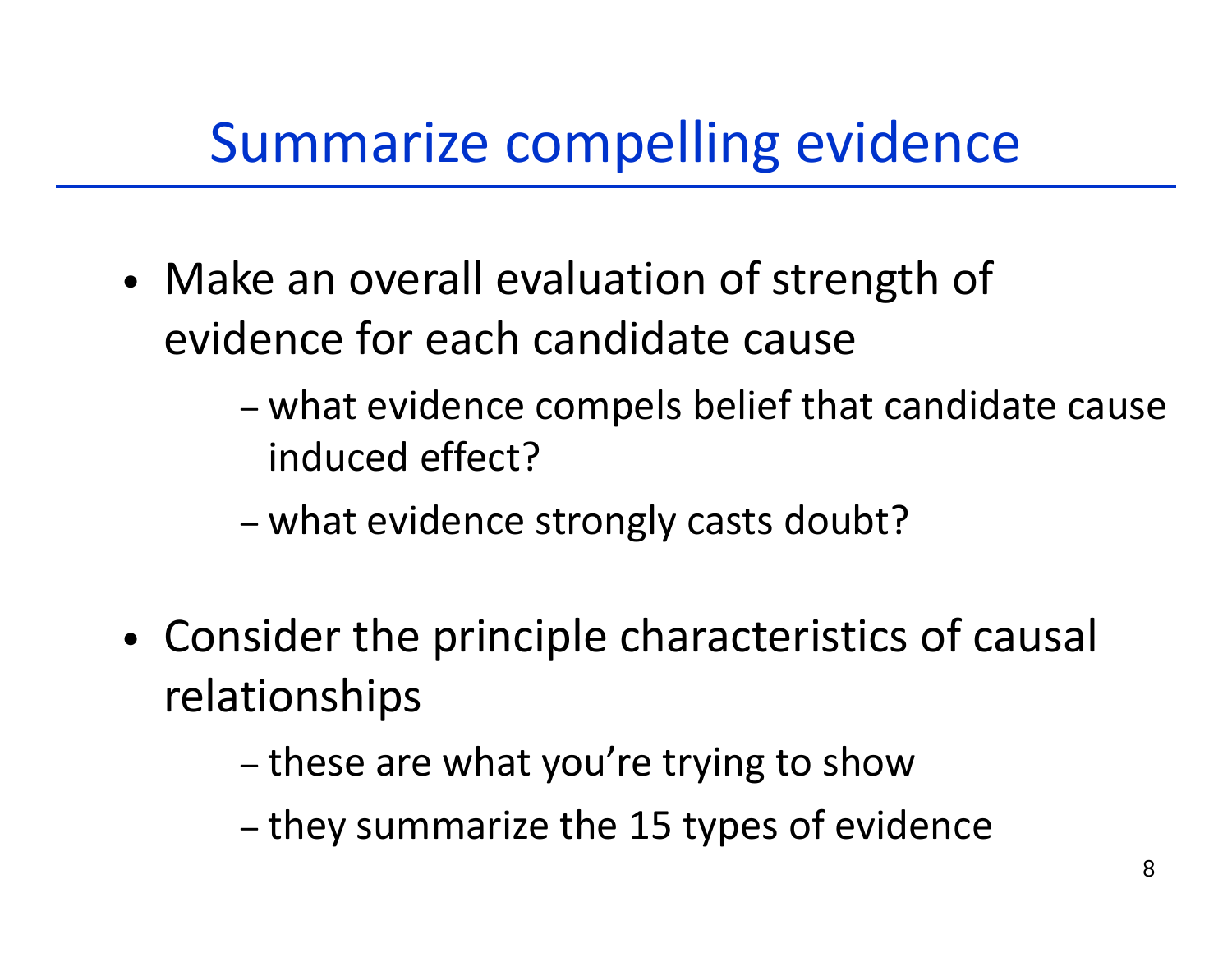## There is no magic formula...

All candidate causes must be compared to determine:

- if there is more than 1 probable cause
- the level of confidence in the results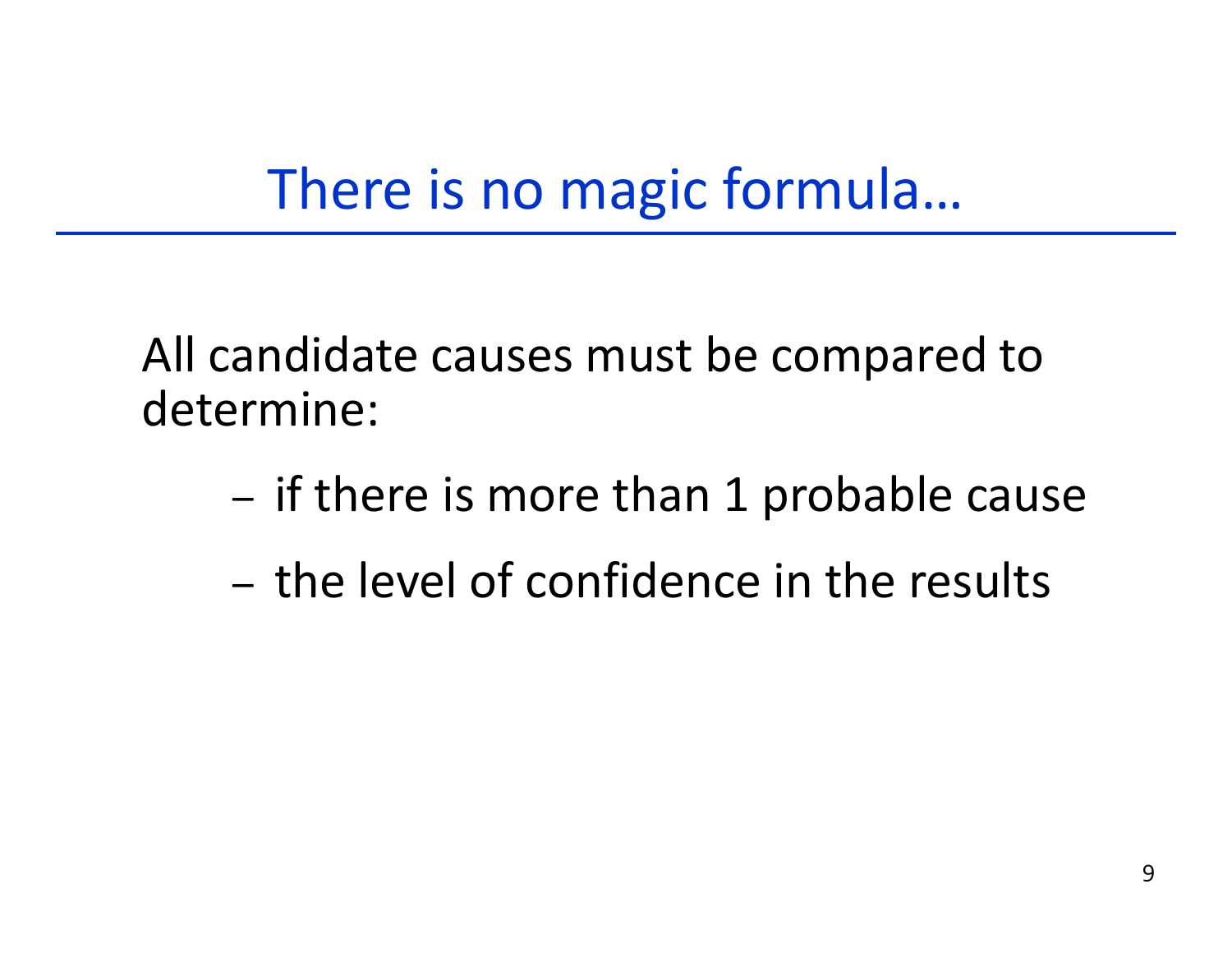#### Comparing evidence among causes: best‐case scenario

You have compelling evidence for 1 candidate cause; others are weak or refuted...

| <b>TYPE OF</b>  | <b>CANDIDATE CAUSE</b> |   |   |  |  |
|-----------------|------------------------|---|---|--|--|
| <b>EVIDENCE</b> |                        | 2 |   |  |  |
|                 | $++$                   |   | R |  |  |
| R               |                        |   |   |  |  |
|                 |                        |   |   |  |  |
|                 |                        |   |   |  |  |
| Consistency     |                        |   |   |  |  |

…celebrate, then remediate for Candidate Cause 1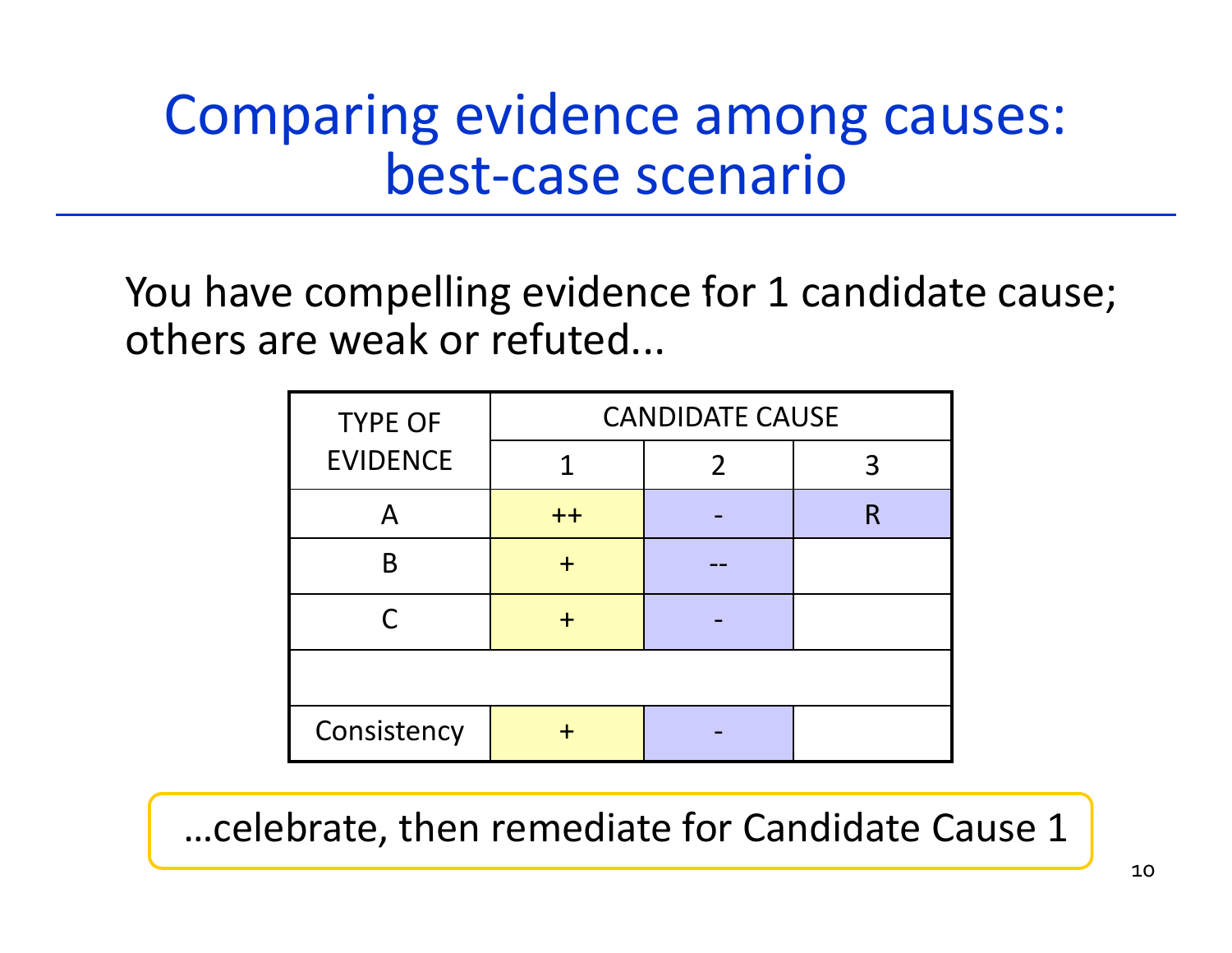### Comparing evidence among causes: more (likely) scenarios

You have uneven evidence across candidate causes...

| <b>TYPE OF</b>  | <b>CANDIDATE CAUSE</b> |   |           |  |  |
|-----------------|------------------------|---|-----------|--|--|
| <b>EVIDENCE</b> |                        | 2 |           |  |  |
|                 | $++$                   |   |           |  |  |
| B               |                        |   |           |  |  |
| $\subset$       |                        |   |           |  |  |
|                 |                        |   |           |  |  |
| Consistency     |                        |   | <b>NA</b> |  |  |

- Strong evidence for one candidate cause may be sufficient
- $\bullet$ Consider if weakness is due to lack of data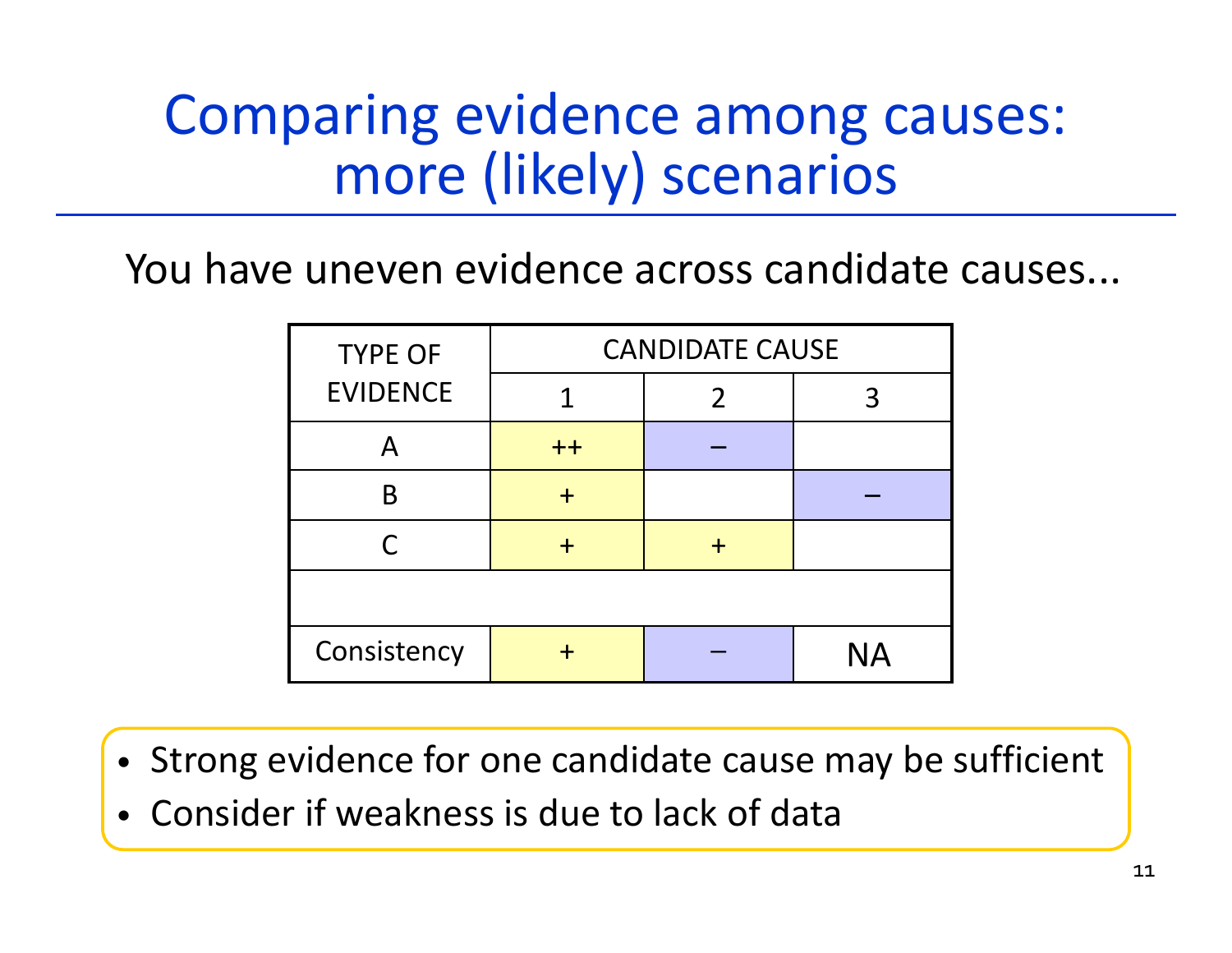#### You have unsatisfying evidence across all candidate causes…

| <b>TYPE OF</b>  | <b>CANDIDATE CAUSE</b> |  |  |  |
|-----------------|------------------------|--|--|--|
| <b>EVIDENCE</b> |                        |  |  |  |
|                 |                        |  |  |  |
|                 |                        |  |  |  |
| ⊂               |                        |  |  |  |
|                 |                        |  |  |  |
| Consistency     |                        |  |  |  |

- Reconsider the impairment
- $\bullet$  Consider additional candidate causes
- Consider episodic events
- Consider gathering more data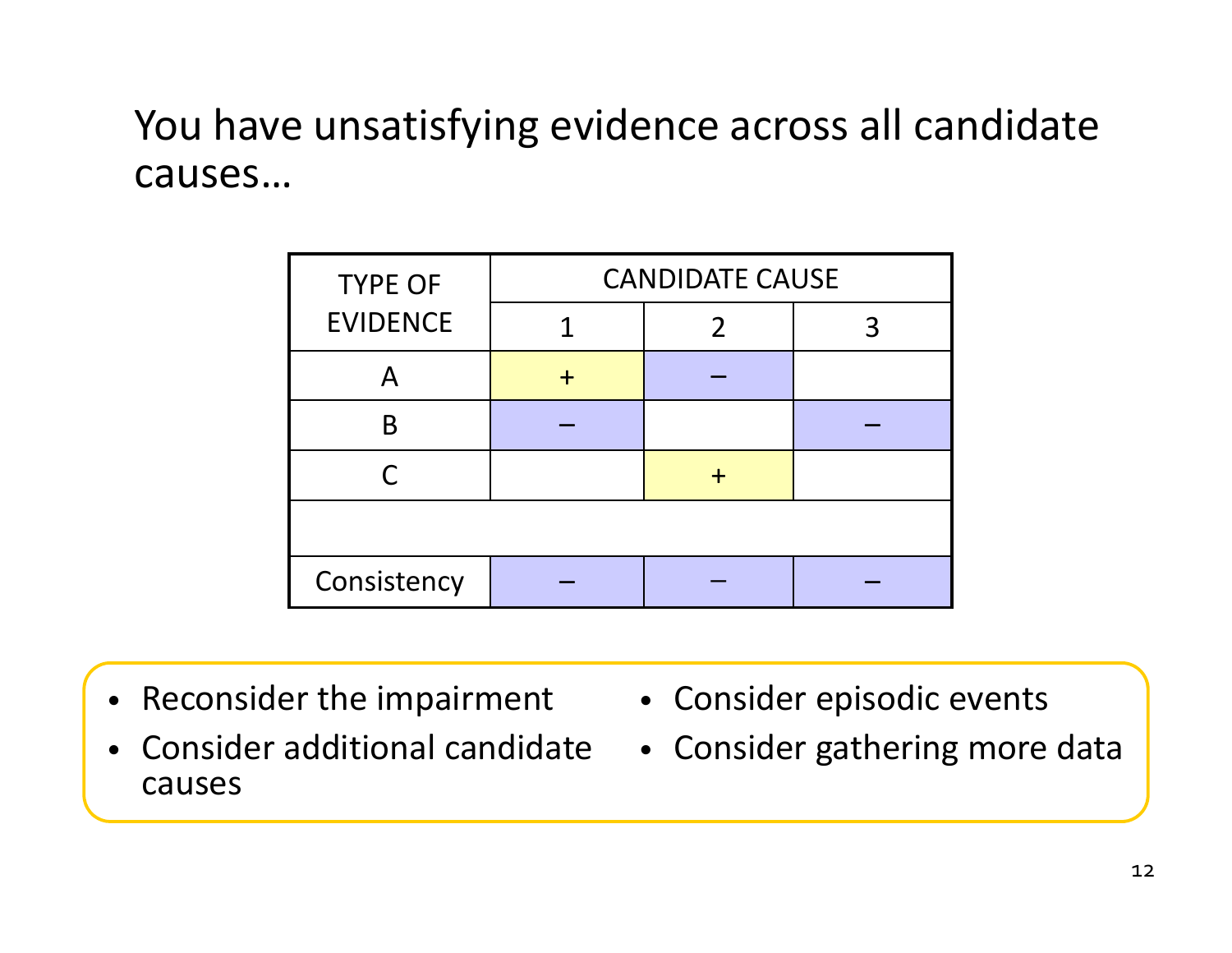#### You have insufficient data…

| <b>TYPE OF</b>  | <b>CANDIDATE CAUSE</b> |           |           |  |  |
|-----------------|------------------------|-----------|-----------|--|--|
| <b>EVIDENCE</b> |                        | 2         | 3         |  |  |
|                 | <b>NE</b>              | <b>NE</b> |           |  |  |
| B               |                        | <b>NE</b> | <b>NE</b> |  |  |
|                 | <b>NE</b>              | <b>NE</b> | <b>NE</b> |  |  |
|                 |                        |           |           |  |  |
| Consistency     |                        |           |           |  |  |

- Gather data if possible
- Consider other bases for remediation (e.g., BMPs, chemical criteria) and monitor biological responses
- Use professional judgment as last resort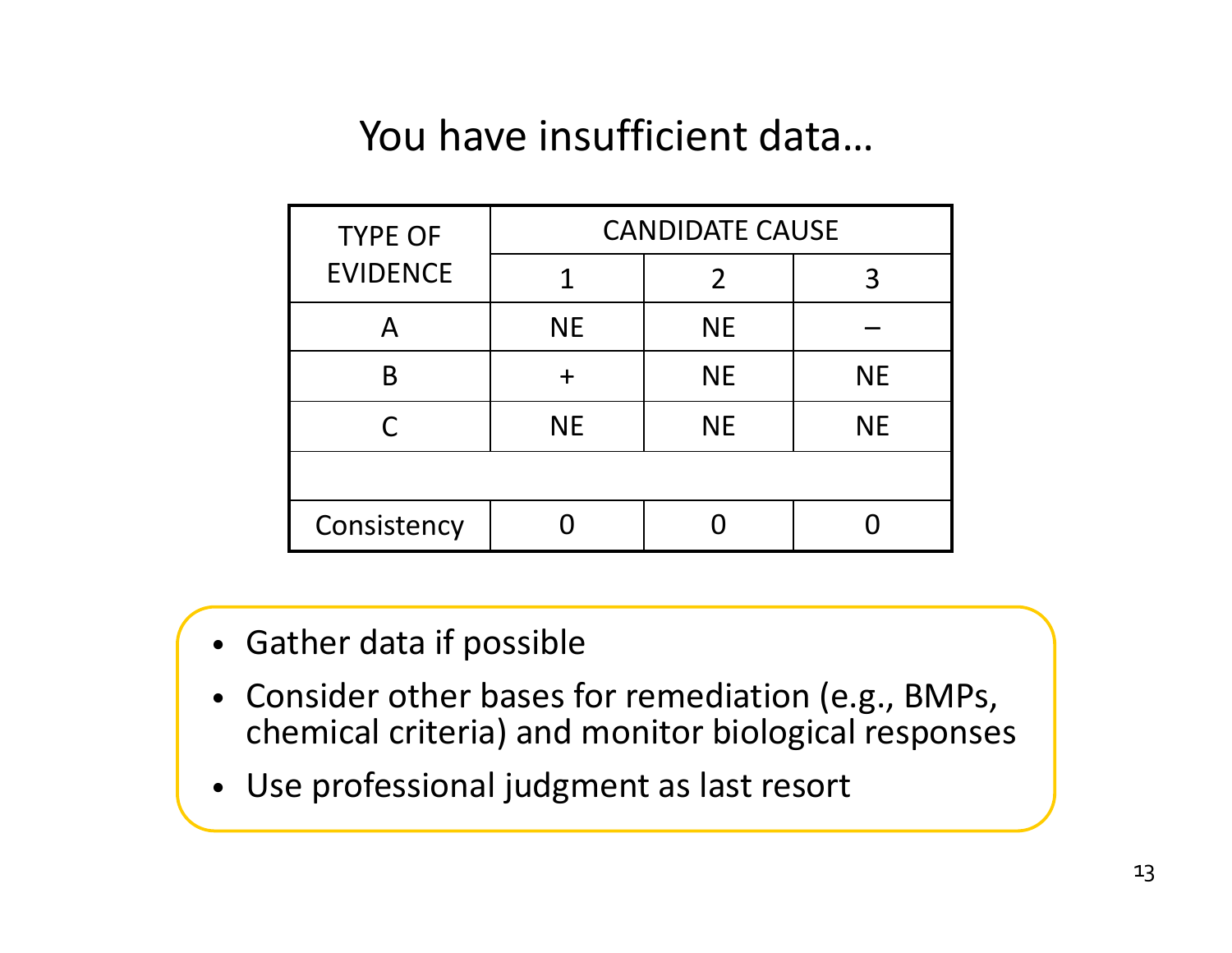#### You have evidence suggesting multiple causes…

| <b>TYPE OF</b>  | <b>CANDIDATE CAUSE</b> |      |      |  |  |
|-----------------|------------------------|------|------|--|--|
| <b>EVIDENCE</b> |                        | 2    |      |  |  |
|                 | $++$                   |      |      |  |  |
|                 |                        |      | $++$ |  |  |
| $\subset$       | $++$                   | $++$ |      |  |  |
|                 |                        |      |      |  |  |
| Consistency     |                        |      |      |  |  |

- Consider disaggregating indices or metrics
- Combine causes if they share causal pathways, modes of action, sources and routes of exposure, or if they interact
- •Remediate dominant cause
- •Design remediation to address multiple causes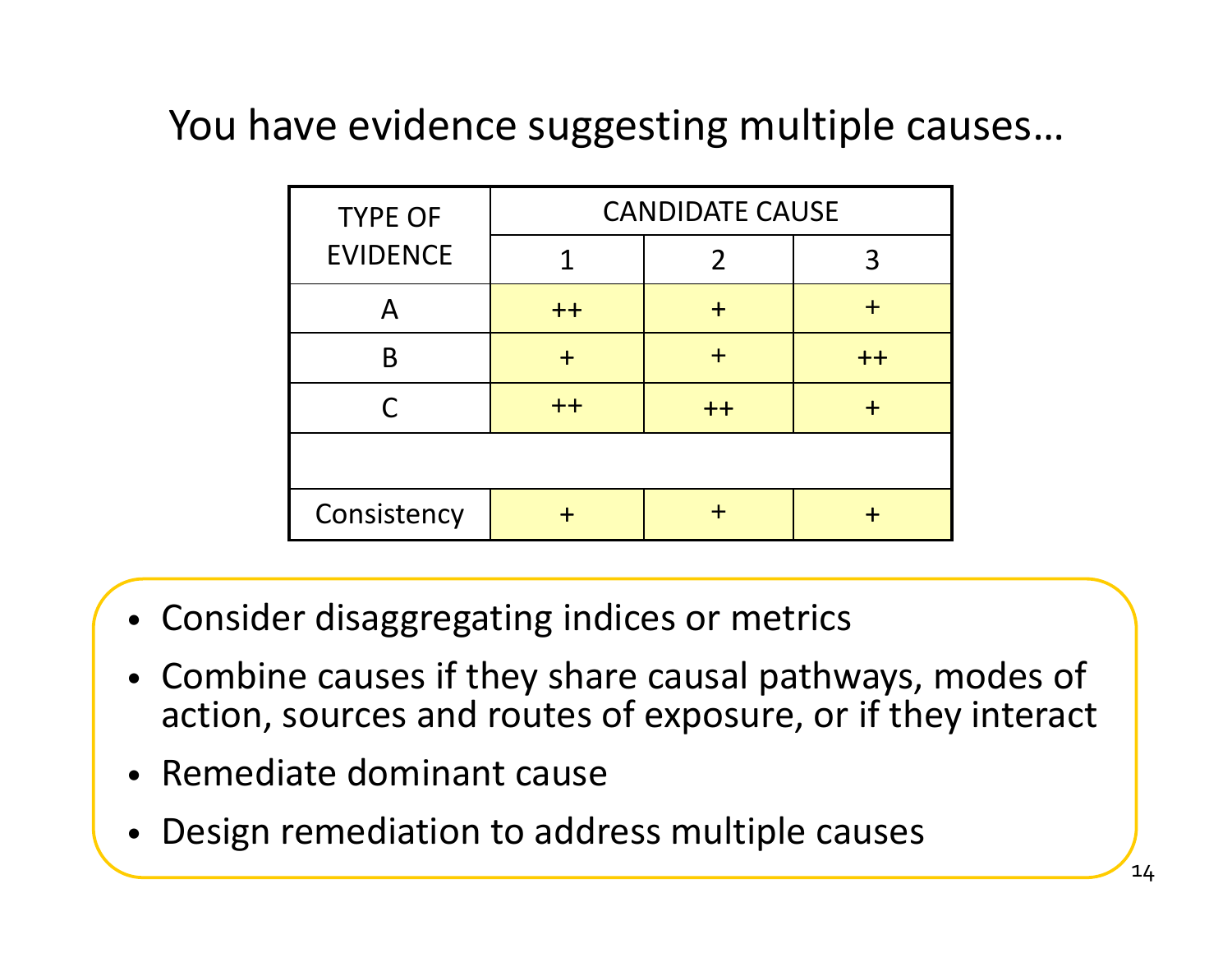# Combining stressors

- Strategies
	- –- Combine if they share causal pathways, modes of action, sources & routes of exposure, or if they interact
	- –– Re-aggregate stressors that have been unnecessarily disaggregated
	- – $-$  Identify independently acting stressors that cause the same effect
	- –– Define effects more specifically
- $\bullet$  Warnings
	- Avoid combining causes without an underlying model
	- Avoid broad candidate cause definitions
	- –– Don't lose independent effects of individual causes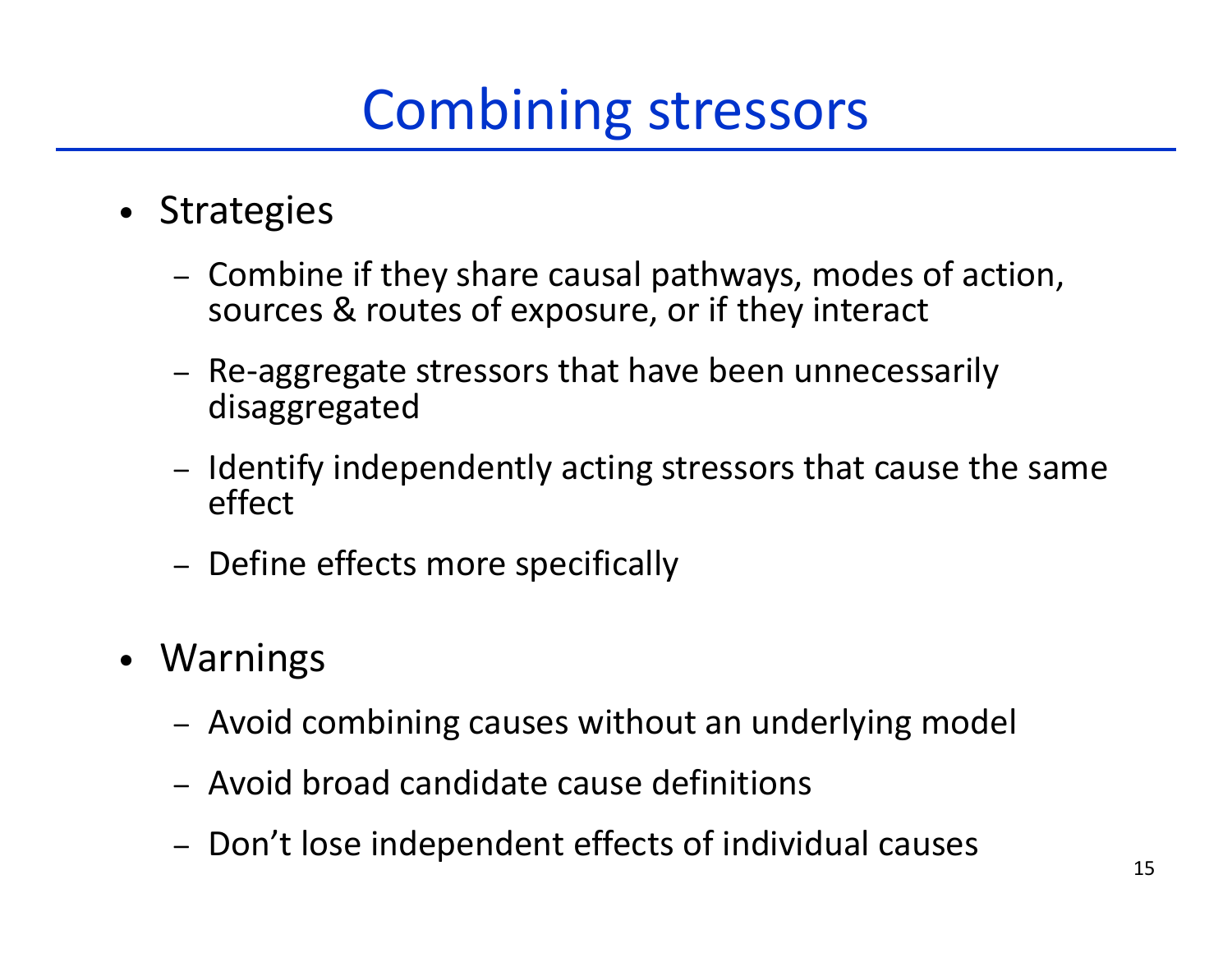# How do I communicate results?

- •Make your logic clear
- Present the critical evidence
- Reveal uncertainties
- Fit communication to your audience
- •For technical reviewers, include text & tables
- For decision makers, may be helpful to use annotated conceptual model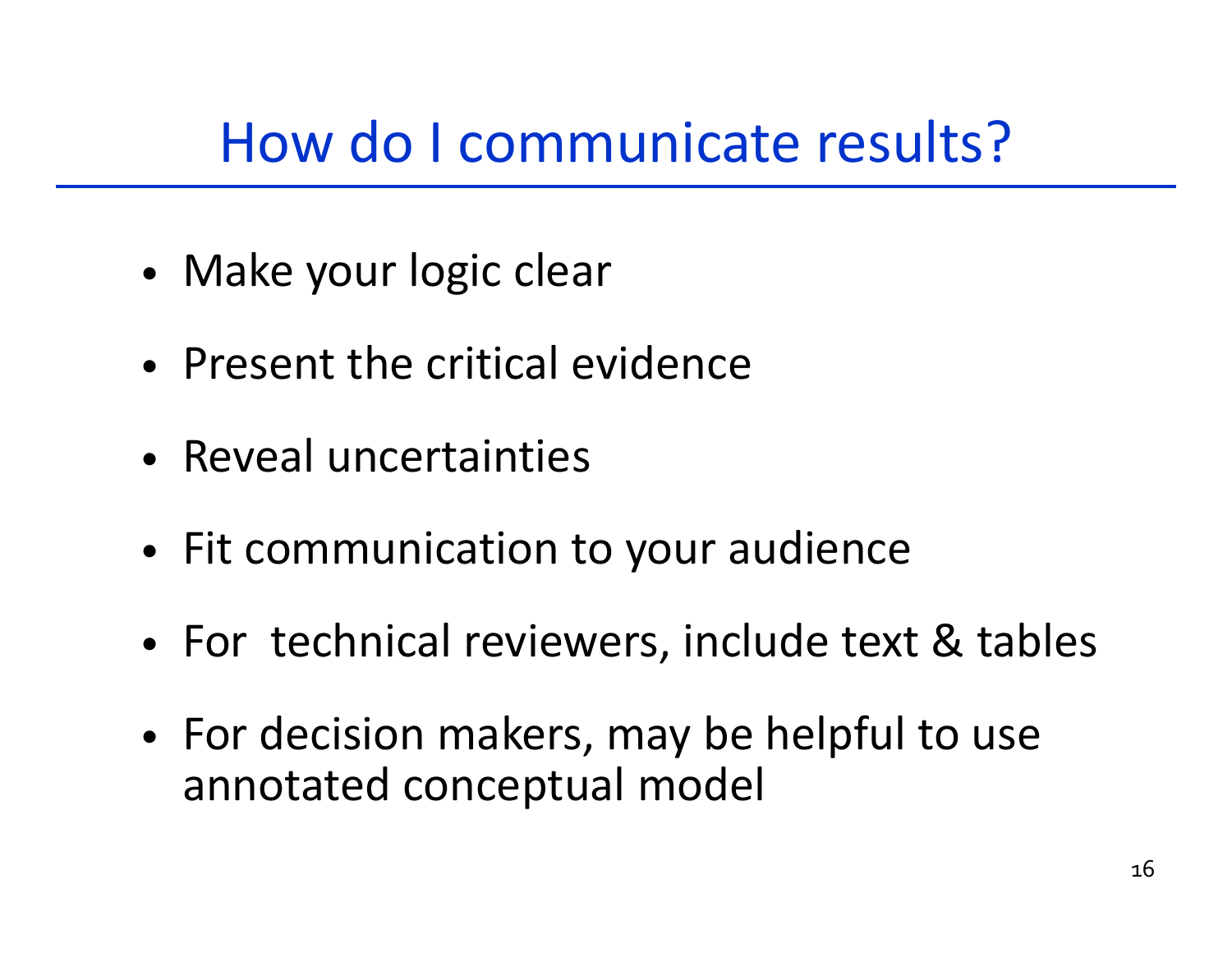|                                               | <b>Willimantic case study</b>                | Metals                                         | NH <sub>3</sub> | Flow                     | Silt  | Low DO | Temp | Food | Episodic Mix |
|-----------------------------------------------|----------------------------------------------|------------------------------------------------|-----------------|--------------------------|-------|--------|------|------|--------------|
| Types of Evidence that Use Data from the Case |                                              |                                                |                 |                          |       |        |      |      |              |
| Preceding<br>Causation                        | Causal Pathway                               |                                                |                 | $+$                      |       |        | $+$  |      | $+$          |
|                                               | <b>Verified Predictions</b>                  |                                                |                 |                          |       |        |      |      | $++$         |
| Co-Occurrence                                 | Spatial/Temporal Co-<br>Occurrence           | $+$                                            |                 |                          | $\pm$ |        | $+$  |      | $+$          |
|                                               | Manipulation of Exposure                     |                                                |                 |                          |       |        |      |      | + + +        |
| Sufficiency                                   | Stressor-Response from the<br>Field/Case     | $+$                                            |                 |                          |       | $+$    | $+$  |      |              |
| Alteration                                    | <b>Evidence of Biological</b><br>Mechanism   | $+$                                            | $+$             | $\overline{\phantom{a}}$ |       | $+$    | $+$  |      | $+$          |
|                                               |                                              | Types of Evidence that Use Data from Elsewhere |                 |                          |       |        |      |      |              |
| Sufficiency                                   | Stressor-Response from<br><b>Other Field</b> |                                                | $+$             |                          |       |        |      |      |              |
|                                               | Stressor-Response from<br>Laboratory         | $+ +$                                          |                 |                          |       |        | $+$  |      |              |
| <b>Evaluating Multiple Types of Evidence</b>  |                                              |                                                |                 |                          |       |        |      |      |              |
| Consistency of Evidence                       |                                              |                                                |                 | $+$                      |       |        | $+$  |      | + + +        |
| What could we have used here? WET Yest. TIE.  |                                              |                                                |                 |                          |       |        |      |      |              |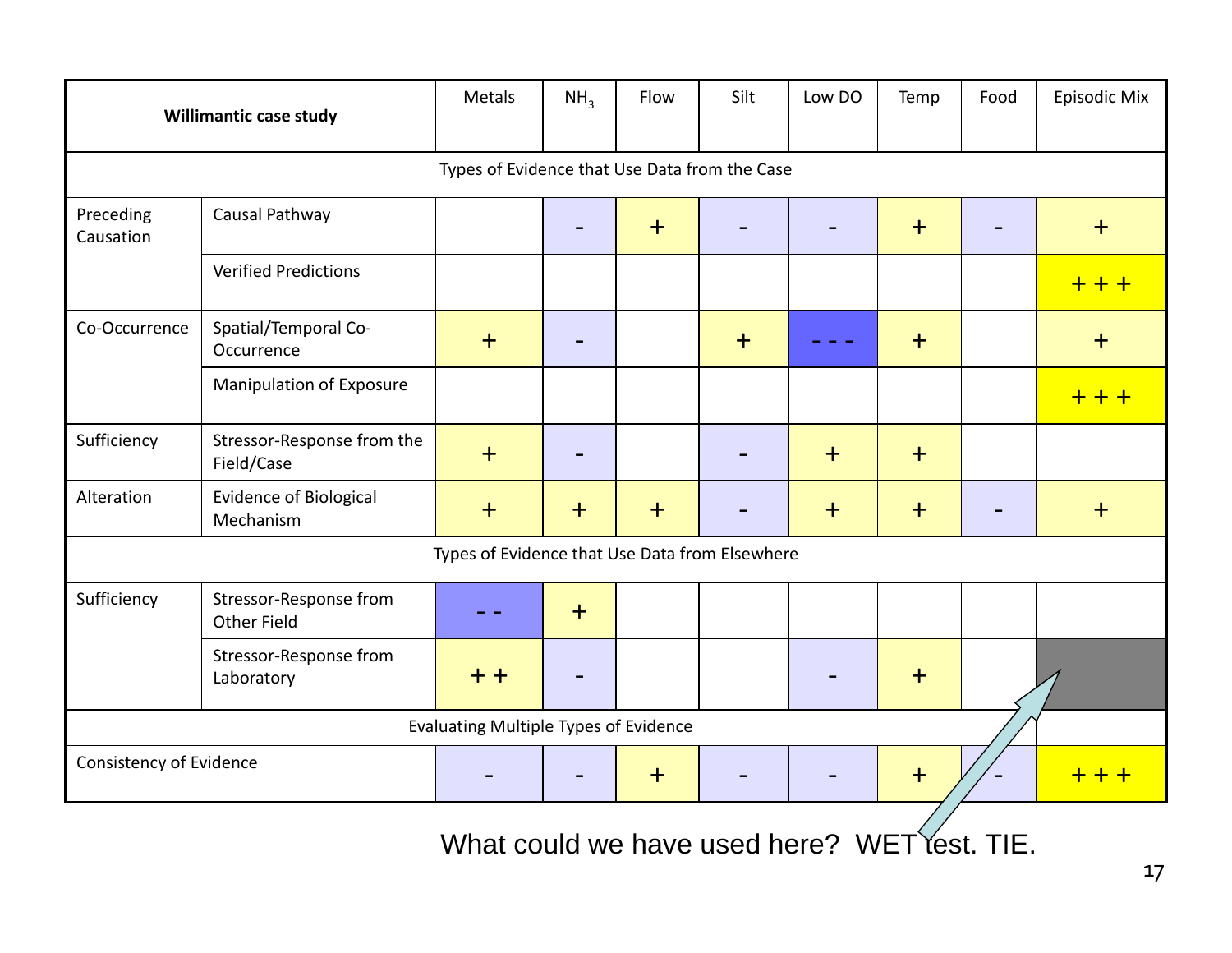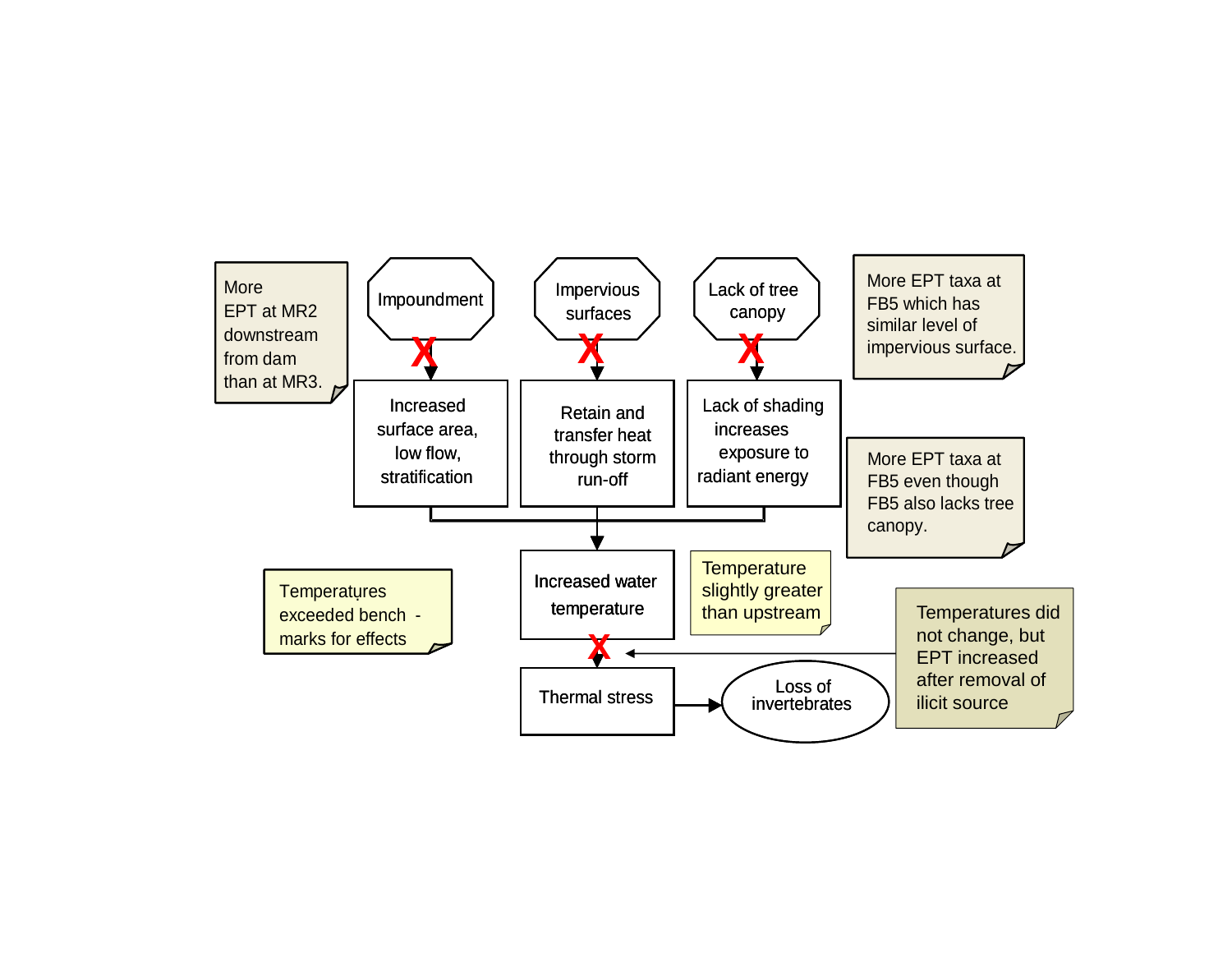